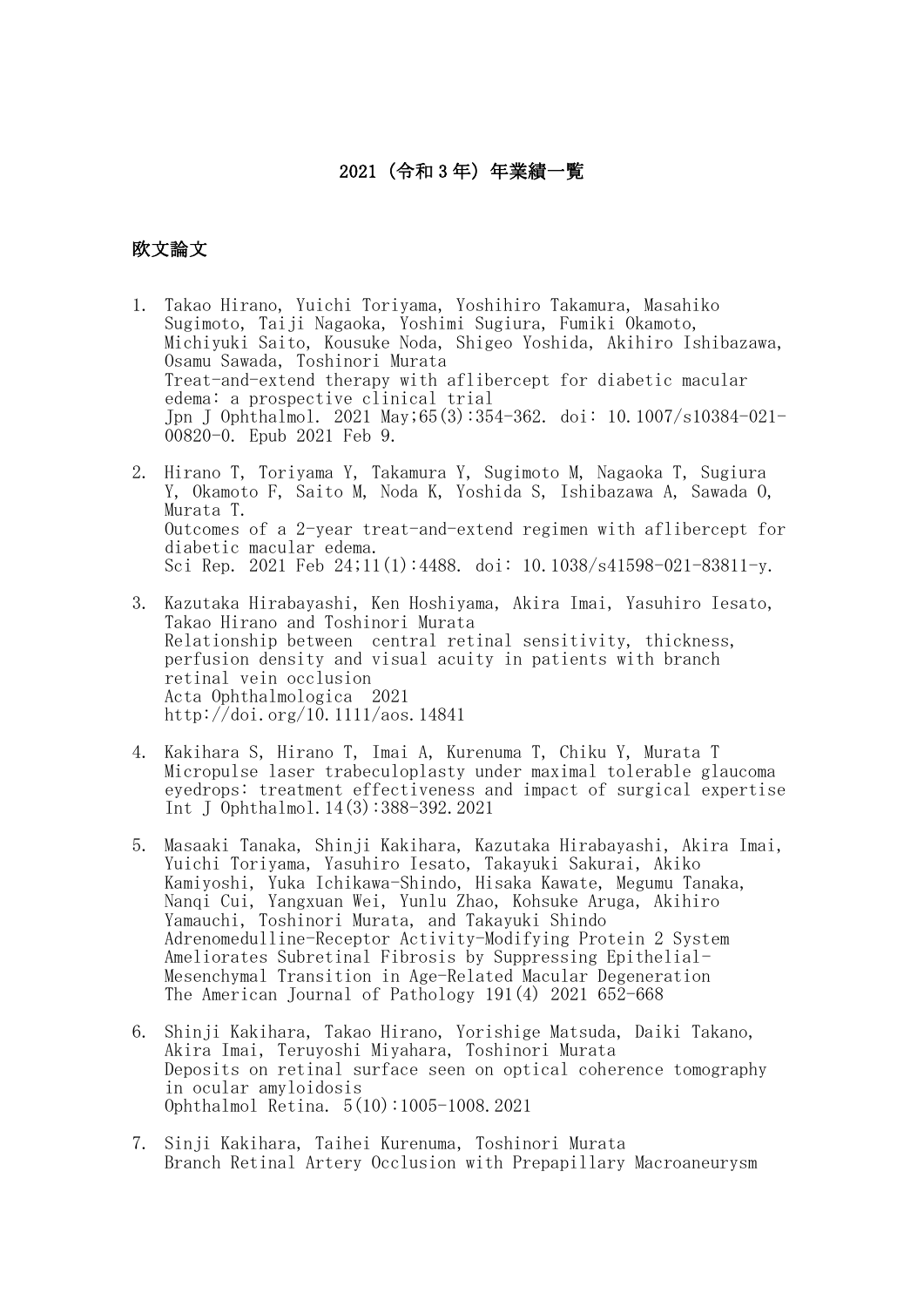Enlargement Ophthalmol Retina. 5(11):1124.2021

- 8. Yoshiaki Chiku, Takao Hirano, Yoshiaki Takahashi, Ayako Tuchiya, Marie Nakamura & Toshinori Murata Evaluating posterior vitreous detachment by widefield 23‑mm swept–source optical coherence tomography imaging in healthy subjects Scientific Reports 2021 Oct 5;11(1):19754. doi: 10.1038/s41598- 021-99372-z.
- 9. Kondo M, Noma H, Shimura M, Sugimoto M, Matsui Y, Kato K, Saishin Y, Ohji M, Ishikawa H, Gomi F, Iwata K, Yoshida S, Kusuhara S, Hirai H, Ogata N, Hirano T, Murata T, Tsuboi K, Kamei M, Kinoshita T, Kuwayama S, Hirano Y, Ohta M, Kimura K, Takayama K, Takeuchi M, Takamura Y, Okamoto F, Mitamura Y, Terasaki H, Sakamoto T, Group OBOJCRSJ. Background Factors Affecting Visual Acuity at Initial Visit in Eyes with Central Retinal Vein Occlusion: Multicenter Study in Japan. J Clin Med. 2021 Nov 29;10(23):5619. doi: 10.3390/jcm10235619.
- 10. Akahane S, Hirano T, Shu S, Murata T. Bilateral Adie's Pupil following Laser Treatment of the Ischemic Peripheral Retina for Uveitis: A Case Report. Case Rep Ophthalmol. 2021 Nov 11;12(3):909-914. doi: 10.1159/000519506. eCollection 2021 Sep-Dec.
- 11. Trends in the Prevalence and Progression of Diabetic Retinopathy Associated with Hyperglycemic Disorders during Pregnancy in Japan. Sugimoto M, Sampa K, Tsukitome H, Kato K, Matsubara H, Asami S, Sekimoto K, Kitano S, Yoshida S, Takamura Y, Hirano T, Murata T, Shimizu M, Kinoshita T, Kusuhara S, Sawada O, Ohji M, Yoshikawa R, Kimura K, Ishikawa H, Gomi F, Terasaki H, Kondo M, Ikeda T, On Behalf Of The Writing Committee Of Japan-Clinical Retina STudy Group J-Crest. J Clin Med. 2021 Dec 29;11(1):165. doi: 10.3390/jcm11010165.

## 分担執筆

- 1. 平野 隆雄 先天性ホルネル症候群 目と全身病アトラス 78-79 総合医学社 2021
- 2. 村田 敏規 糖尿病網膜症 目と全身病アトラス 262-263 総合医学社 2021
- 3. 村田 敏規 X.その他 45.全身疾患と眼 眼科学レビュー 2021-22 284-287 総合医学社 2021
- 4. 村田 敏規